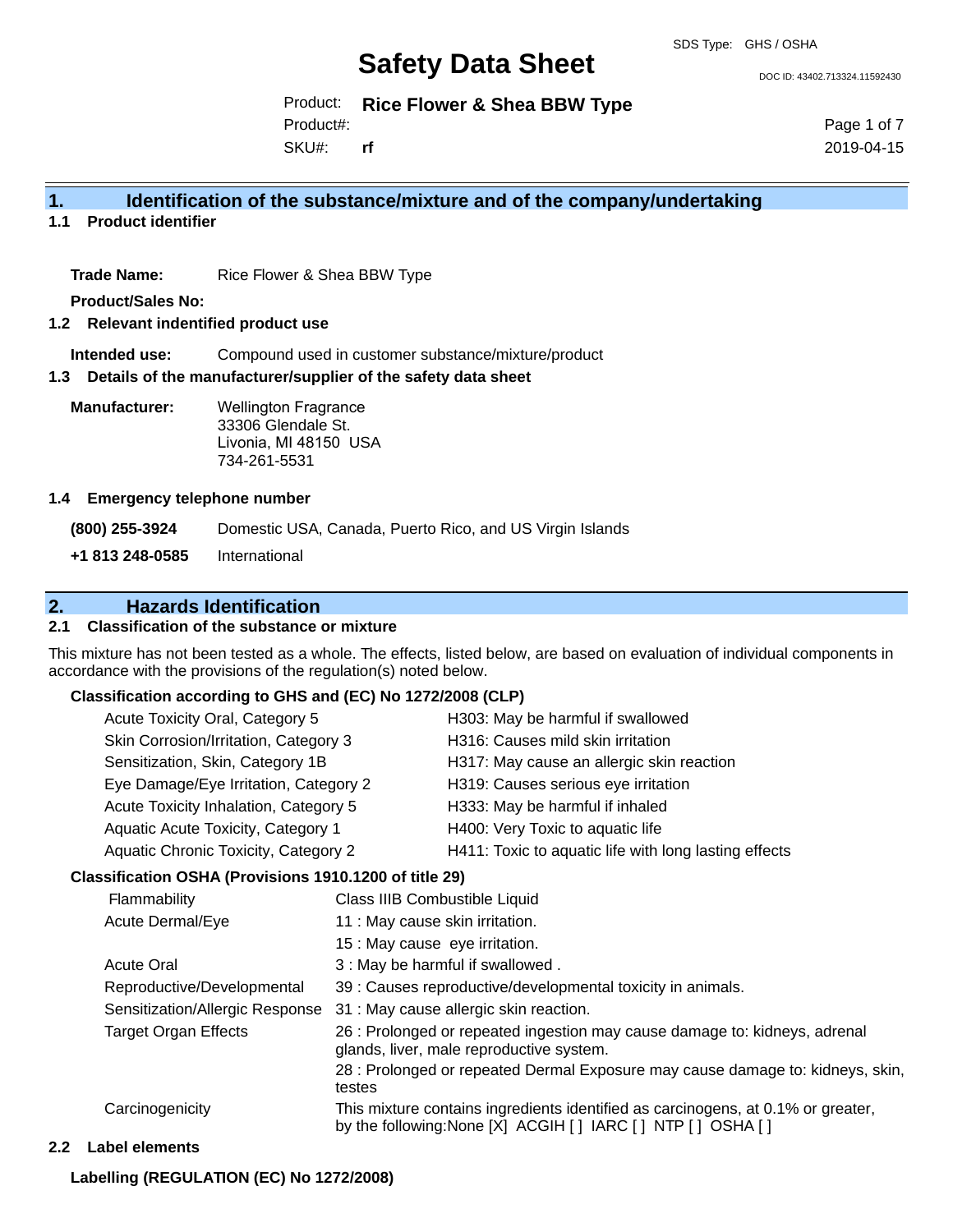Product: **Rice Flower & Shea BBW Type**

SKU#: Product#: **rf**

**Hazard pictograms**

#### **Signal Word: Warning**

# **Hazard statments** H303 May be harmful if swallowed H316 Causes mild skin irritation H317 May cause an allergic skin reaction H319 Causes serious eye irritation H333 May be harmful if inhaled H400 Very Toxic to aquatic life H411 Toxic to aquatic life with long lasting effects

#### **Precautionary Statements**

### **Prevention:**

| ------           |                                                                       |
|------------------|-----------------------------------------------------------------------|
| P <sub>273</sub> | Avoid release to the environment                                      |
| P <sub>272</sub> | Contaminated work clothing should not be allowed out of the workplace |
| P <sub>264</sub> | Wash hands thoroughly after handling                                  |

#### **Response:**

| $P302 + P352$        | IF ON SKIN: Wash with soap and water                                                                                             |
|----------------------|----------------------------------------------------------------------------------------------------------------------------------|
| $P304 + P312$        | IF INHALED: Call a POISON CENTER or doctor/physician if you feel unwell                                                          |
| $P305 + P351 + P338$ | IF IN EYES: Rinse cautiously with water for several minutes Remove contact lenses if<br>present and easy to do. continue rinsing |
| P312                 | Call a POISON CENTER or doctor/physician if you feel unwell                                                                      |
| $P333 + P313$        | If skin irritation or a rash occurs: Get medical advice/attention                                                                |
| $P337 + P313$        | If eye irritation persists: Get medical advice/attention                                                                         |
| P363                 | Wash contaminated clothing before reuse                                                                                          |
| P391                 | <b>Collect Spillage</b>                                                                                                          |
|                      |                                                                                                                                  |

#### **2.3 Other Hazards**

**no data available**

# **3. Composition/Information on Ingredients**

# **3.1 Mixtures**

This product is a complex mixture of ingredients, which contains among others the following substance(s), presenting a health or environmental hazard within the meaning of the UN Globally Harmonized System of Classification and Labeling of Chemicals (GHS):

| CAS#<br>Ingredient       | EC#       | Conc.<br>Range | <b>GHS Classification</b>          | <b>OSHA Classification</b> |
|--------------------------|-----------|----------------|------------------------------------|----------------------------|
| 120-51-4                 | 204-402-9 | $40 - 50 \%$   | H302; H313; H400; H411             | 28.3                       |
| <b>Benzyl Benzoate</b>   |           |                |                                    |                            |
| 118-58-1                 | 204-262-9 | $20 - 30 \%$   | H303; H317; H319; H320; H401; H412 | - 31                       |
| <b>Benzyl Salicylate</b> |           |                |                                    |                            |

DOC ID: 43402.713324.11592430

Page 2 of 7 2019-04-15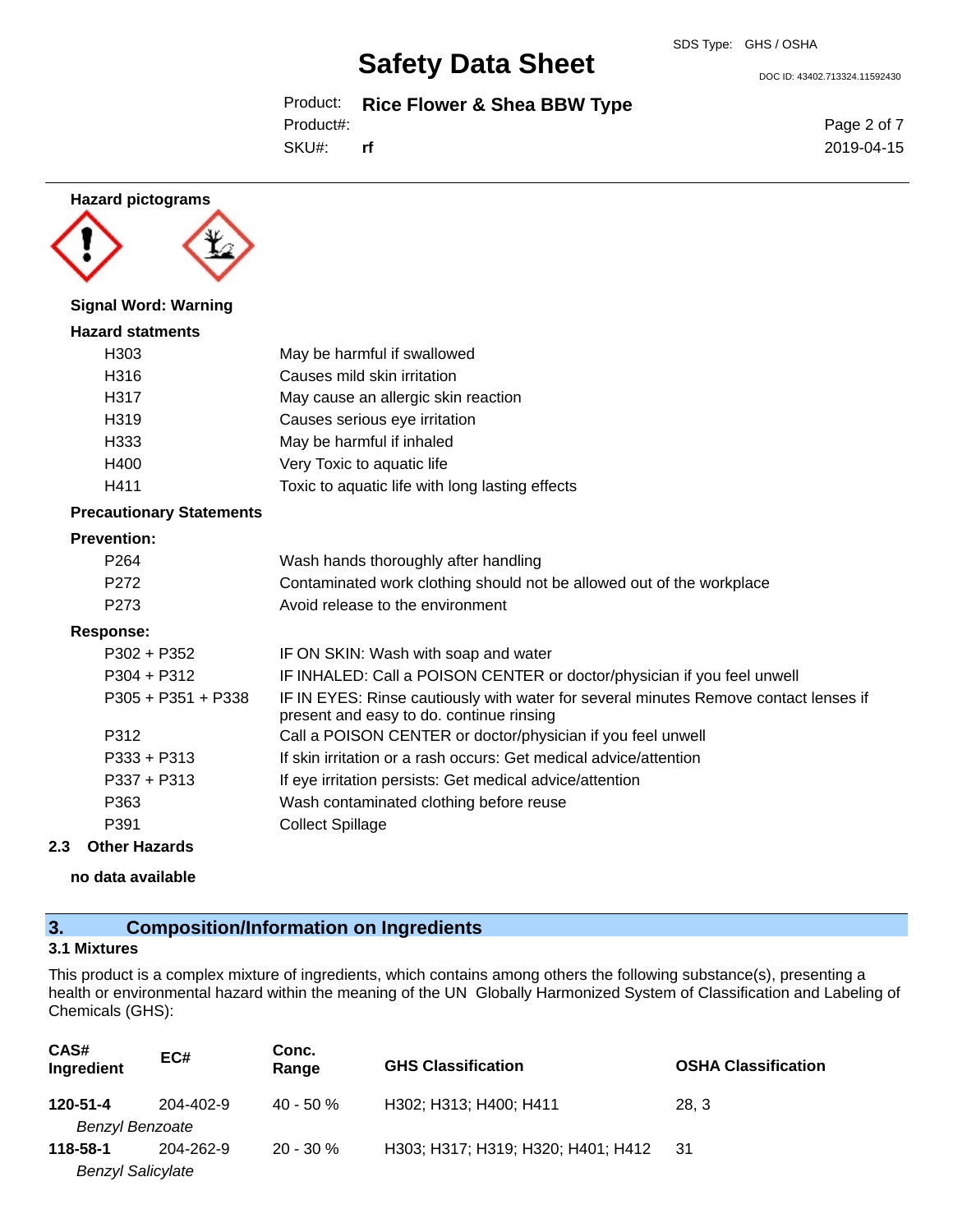SDS Type: GHS / OSHA

DOC ID: 43402.713324.11592430

|           | Product: Rice Flower & Shea BBW Type |  |
|-----------|--------------------------------------|--|
| Product#: |                                      |  |

SKU#: **rf** Page 3 of 7 2019-04-15

| <b>CAS#</b><br>Ingredient | EC#                                                      | Conc.<br>Range | <b>GHS Classification</b>                                     | <b>OSHA Classification</b> |
|---------------------------|----------------------------------------------------------|----------------|---------------------------------------------------------------|----------------------------|
| 1222-05-5                 | 214-946-9                                                | $5 - 10%$      | H316; H400; H410                                              | 11, 15                     |
|                           | Hexamethylindanopyran                                    |                |                                                               |                            |
| $105 - 95 - 3$            | 203-347-8                                                | $2 - 5%$       | H401                                                          | 11, 15                     |
| Ethylene brassylate       |                                                          |                |                                                               |                            |
| $101 - 86 - 0$            | 202-983-3                                                | $2 - 5%$       | H303; H316; H317; H400; H411                                  | 11, 15                     |
|                           | Hexyl cinnamaldehyde                                     |                |                                                               |                            |
| 66068-84-6                | 266-100-3                                                | $2 - 5%$       | H315; H401; H411                                              | 11, 15                     |
|                           | Isocamphenyl cyclohexanol (mixed isomers)                |                |                                                               |                            |
| $80 - 54 - 6$             | 201-289-8                                                | $2 - 5 \%$     | H227; H302; H315; H317; H361; H401; 11, 15, 26, 28, 3, 31, 39 |                            |
|                           | <b>Butylphenyl Methylpropional</b>                       |                | H412                                                          |                            |
| 24851-98-7                | 246-495-9                                                | $1 - 2 \%$     | H402                                                          |                            |
|                           | Methyldihydrojasmonate                                   |                |                                                               |                            |
| 103-95-7                  | 203-161-7                                                | $1 - 2 \%$     | H227; H303; H315; H317; H401; H412                            | 11, 15, 31                 |
|                           | 2-Methyl-3-(p-isopropylphenyl)propionaldehyde            |                |                                                               |                            |
| 18127-01-0                | 242-016-2                                                | $0.1 - 1.0 \%$ | H227; H303; H315; H317; H361; H373; 11, 15, 2, 31, 39         |                            |
|                           | p-tert-Butyldihydrocinnamaldehyde                        |                | H401; H412                                                    |                            |
|                           | See Section 16 for full text of GHS classification codes |                |                                                               |                            |

Total Hydrocarbon Content  $(\% w/w) = 0.00$ 

| <b>First Aid Measures</b><br>4.                           |                                                                                                               |  |  |
|-----------------------------------------------------------|---------------------------------------------------------------------------------------------------------------|--|--|
| <b>Description of first aid measures</b><br>4.1           |                                                                                                               |  |  |
| Inhalation:                                               | Remove from exposure site to fresh air and keep at rest.<br>Obtain medical advice.                            |  |  |
| <b>Eye Exposure:</b>                                      | Flush immediately with water for at least 15 minutes.<br>Contact physician if symptoms persist.               |  |  |
| <b>Skin Exposure:</b>                                     | Remove contaminated clothes. Wash thoroughly with water (and soap).<br>Contact physician if symptoms persist. |  |  |
| Ingestion:                                                | Rinse mouth with water and obtain medical advice.                                                             |  |  |
|                                                           | 4.2 Most important symptoms and effects, both acute and delayed                                               |  |  |
| <b>Symptoms:</b>                                          | no data available                                                                                             |  |  |
| Risks:                                                    | Refer to Section 2.2 "Hazard Statements"                                                                      |  |  |
|                                                           | 4.3 Indication of any immediate medical attention and special treatment needed                                |  |  |
| Treatment:                                                | Refer to Section 2.2 "Response"                                                                               |  |  |
|                                                           |                                                                                                               |  |  |
| 5 <sub>1</sub><br><b>Fire-Fighting measures</b>           |                                                                                                               |  |  |
| <b>Extinguishing media</b><br>5.1                         |                                                                                                               |  |  |
| Suitable:                                                 | Carbon dioxide (CO2), Dry chemical, Foam                                                                      |  |  |
| Unsuitable                                                | Do not use a direct water jet on burning material                                                             |  |  |
| 5.2 Special hazards arising from the substance or mixture |                                                                                                               |  |  |
| During fire fighting:                                     | Water may be ineffective                                                                                      |  |  |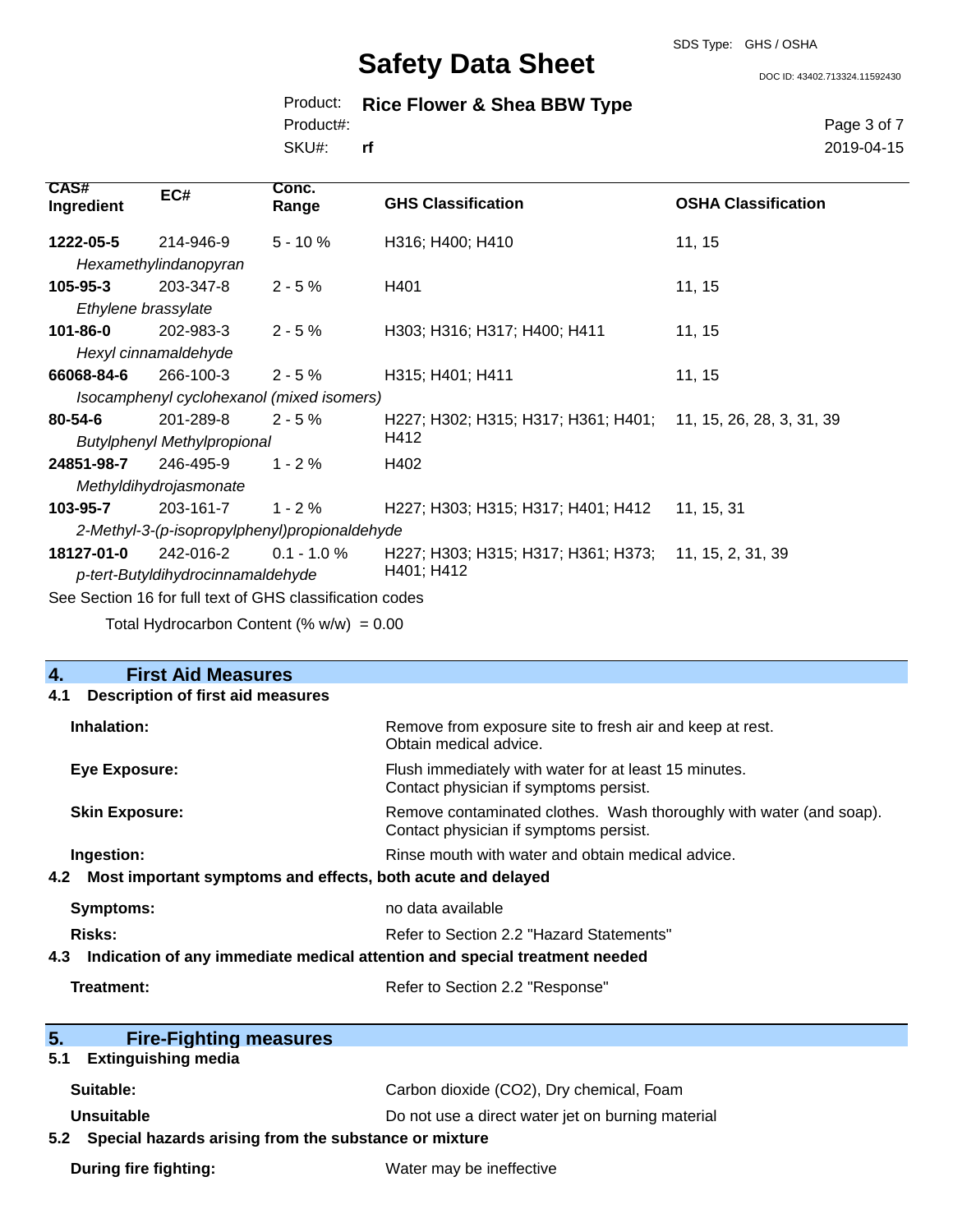DOC ID: 43402.713324.11592430

#### Product: **Rice Flower & Shea BBW Type**

Product#:

SKU#: **rf** Page 4 of 7 2019-04-15

#### **5.3 Advice for firefighters**

**Further information:** Standard procedure for chemical fires

### **6. Accidental Release Measures**

#### **6.1 Personal precautions, protective equipment and emergency procedures**

Avoid inhalation and contact with skin and eyes. A self-contained breathing apparatus is recommended in case of a major spill.

#### **6.2 Environmental precautions**

Keep away from drains, soil, and surface and groundwater.

#### **6.3 Methods and materials for containment and cleaning up**

Clean up spillage promptly. Remove ignition sources. Provide adequate ventilation. Avoid excessive inhalation of vapors. Gross spillages should be contained by use of sand or inert powder and disposed of according to the local regulations.

#### **6.4 Reference to other sections**

Not Applicable

#### **7. Handling and Storage**

#### **7.1 Precautions for safe handling**

Apply according to good manufacturing and industrial hygiene practices with proper ventilation. Do not drink, eat or smoke while handling. Respect good personal hygiene.

#### **7.2 Conditions for safe storage, including any incompatibilities**

Store in a cool, dry and ventilated area away from heat sources and protected from light in tightly closed original container. Avoid plastic and uncoated metal container. Keep air contact to a minimum.

#### **7.3 Specific end uses**

No information available

#### **8. Exposure Controls/Personal Protection**

#### **8.1 Control parameters**

| <b>Exposure Limits:</b>                               | Contains no substances with occupational exposure limit values                                                                           |
|-------------------------------------------------------|------------------------------------------------------------------------------------------------------------------------------------------|
| <b>Engineering Controls:</b>                          | Use local exhaust as needed.                                                                                                             |
| 8.2 Exposure controls - Personal protective equipment |                                                                                                                                          |
| Eye protection:                                       | Tightly sealed goggles, face shield, or safety glasses with brow guards and side shields, etc.<br>as may be appropriate for the exposure |
| <b>Respiratory protection:</b>                        | Avoid excessive inhalation of concentrated vapors. Apply local ventilation where appropriate.                                            |
| <b>Skin protection:</b>                               | Avoid Skin contact. Use chemically resistant gloves as needed.                                                                           |
|                                                       |                                                                                                                                          |

#### **9. Physical and Chemical Properties**

### **9.1 Information on basic physical and chemical properties**

| Appearance: | Liauid                        |
|-------------|-------------------------------|
| Odor:       | Conforms to Standard          |
| Color:      | Colorless to Yellow Tint (G1) |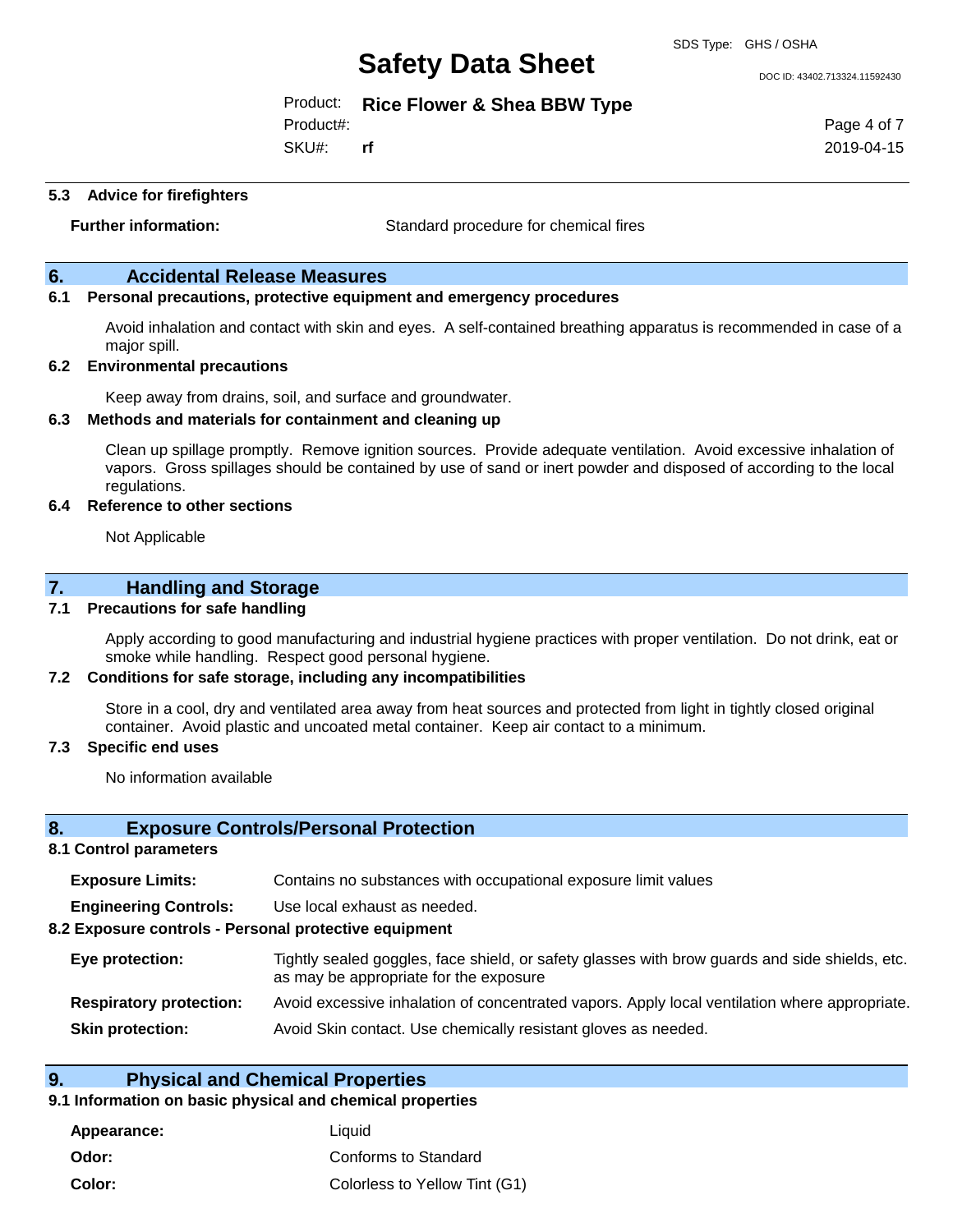DOC ID: 43402.713324.11592430

|           | Product: Rice Flower & Shea BBW Type |
|-----------|--------------------------------------|
| Product#: |                                      |
| SKU#:     | rf                                   |

Page 5 of 7 2019-04-15

| <b>Viscosity:</b>            | Liquid             |
|------------------------------|--------------------|
| <b>Freezing Point:</b>       | Not determined     |
| <b>Boiling Point:</b>        | Not determined     |
| <b>Melting Point:</b>        | Not determined     |
| <b>Flashpoint (CCCFP):</b>   | $>200$ F (93.33 C) |
| <b>Auto flammability:</b>    | Not determined     |
| <b>Explosive Properties:</b> | None Expected      |
| <b>Oxidizing properties:</b> | None Expected      |
| Vapor Pressure (mmHg@20 C):  | 0.001              |
| %VOC:                        | 0.05               |
| Specific Gravity @ 25 C:     | 1.0870             |
| Density @ 25 C:              | 1.0840             |
| Refractive Index @ 20 C:     | 1.5500             |
| Soluble in:                  | Oil                |

# **10. Stability and Reactivity**

| 10.1 Reactivity                         | None                                               |
|-----------------------------------------|----------------------------------------------------|
| <b>10.2 Chemical stability</b>          | Stable                                             |
| 10.3 Possibility of hazardous reactions | None known                                         |
| 10.4 Conditions to avoid                | None known                                         |
| 10.5 Incompatible materials             | Strong oxidizing agents, strong acids, and alkalis |
| 10.6 Hazardous decomposition products   | None known                                         |

| 11. | <b>Toxicological Information</b> |  |
|-----|----------------------------------|--|
|     |                                  |  |

# **11.1 Toxicological Effects**

Acute Toxicity Estimates (ATEs) based on the individual Ingredient Toxicity Data utilizing the "Additivity Formula"

| Acute toxicity - Oral - (Rat) mg/kg              | (LD50: 2,030.30) May be harmful if swallowed                                 |
|--------------------------------------------------|------------------------------------------------------------------------------|
| Acute toxicity - Dermal - (Rabbit) mg/kg         | (LD50: 5,127.55) Not classified - the classification criteria are<br>not met |
| Acute toxicity - Inhalation - (Rat) mg/L/4hr     | (LC50: 103.26) May be harmful if inhaled                                     |
| <b>Skin corrosion / irritation</b>               | Causes mild skin irritation                                                  |
| Serious eye damage / irritation                  | Causes serious eye irritation                                                |
| <b>Respiratory sensitization</b>                 | Not classified - the classification criteria are not met                     |
| <b>Skin sensitization</b>                        | May cause an allergic skin reaction                                          |
| <b>Germ cell mutagenicity</b>                    | Not classified - the classification criteria are not met                     |
| Carcinogenicity                                  | Not classified - the classification criteria are not met                     |
| <b>Reproductive toxicity</b>                     | Not classified - the classification criteria are not met                     |
| Specific target organ toxicity - single exposure | Not classified - the classification criteria are not met                     |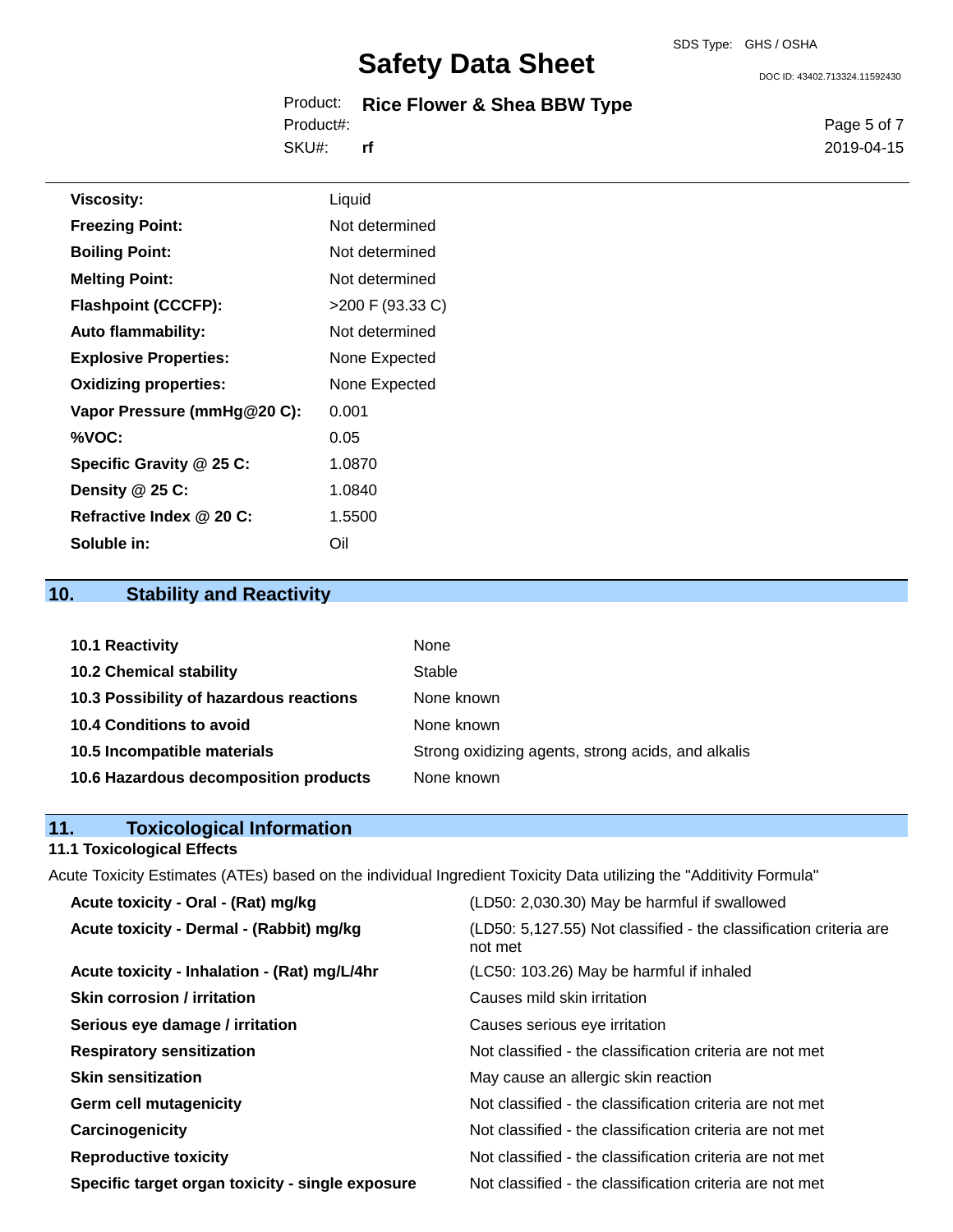SDS Type: GHS / OSHA

DOC ID: 43402.713324.11592430

|           | Product: Rice Flower & Shea BBW Type |
|-----------|--------------------------------------|
| Product#: |                                      |

SKU#: **rf** Page 6 of 7 2019-04-15

| Specific target organ toxicity - repeated exposure | Not classified - the classification criteria are not met |
|----------------------------------------------------|----------------------------------------------------------|
| <b>Aspiration hazard</b>                           | Not classified - the classification criteria are not met |

# **12. Ecological Information**

| <b>Acute acquatic toxicity</b>     | Very Toxic to aquatic life                      |
|------------------------------------|-------------------------------------------------|
| <b>Chronic acquatic toxicity</b>   | Toxic to aquatic life with long lasting effects |
| <b>Toxicity Data on soil</b>       | no data available                               |
| <b>Toxicity on other organisms</b> | no data available                               |
|                                    |                                                 |
| 12.2 Persistence and degradability | no data available                               |
| 12.3 Bioaccumulative potential     | no data available                               |
| 12.4 Mobility in soil              | no data available                               |
| 12.5 Other adverse effects         | no data available                               |

| 13. | <b>Disposal Conditions</b> |
|-----|----------------------------|
|     |                            |

#### **13.1 Waste treatment methods**

Do not allow product to reach sewage systems. Dispose of in accordance with all local and national regulations. Send to a licensed waste management company.The product should not be allowed to enter drains, water courses or the soil. Do not contaminate ponds, waterways or ditches with chemical or used container.

# **14. Transport Information**

| <b>Regulator</b>                                   |            | Class | <b>Pack Group</b>                   | <b>Sub Risk</b> | UN-nr.        |
|----------------------------------------------------|------------|-------|-------------------------------------|-----------------|---------------|
| U.S. DOT (Non-Bulk)                                |            |       | Not Regulated - Not Dangerous Goods |                 |               |
| <b>Chemicals NOI</b>                               |            |       |                                     |                 |               |
| <b>ADR/RID (International Road/Rail)</b>           |            |       |                                     |                 |               |
| <b>Environmentally Hazardous</b><br>Liquid, n.o.s. | Substance, | 9     | Ш                                   |                 | <b>UN3082</b> |
| <b>IATA (Air Cargo)</b>                            |            |       |                                     |                 |               |
| <b>Environmentally Hazardous</b><br>Liquid, n.o.s. | Substance. | 9     | Ш                                   |                 | <b>UN3082</b> |
| IMDG (Sea)                                         |            |       |                                     |                 |               |
| <b>Environmentally Hazardous</b><br>Liquid, n.o.s. | Substance. | 9     | Ш                                   |                 | <b>UN3082</b> |

### **15. Regulatory Information**

**U.S. Federal Regulations:**

**TSCA (Toxic Substance Control Act):** All components of the substance/mixture are listed or exempt **40 CFR(EPCRA, SARA, CERCLA and CAA)** This product contains NO components of concern.